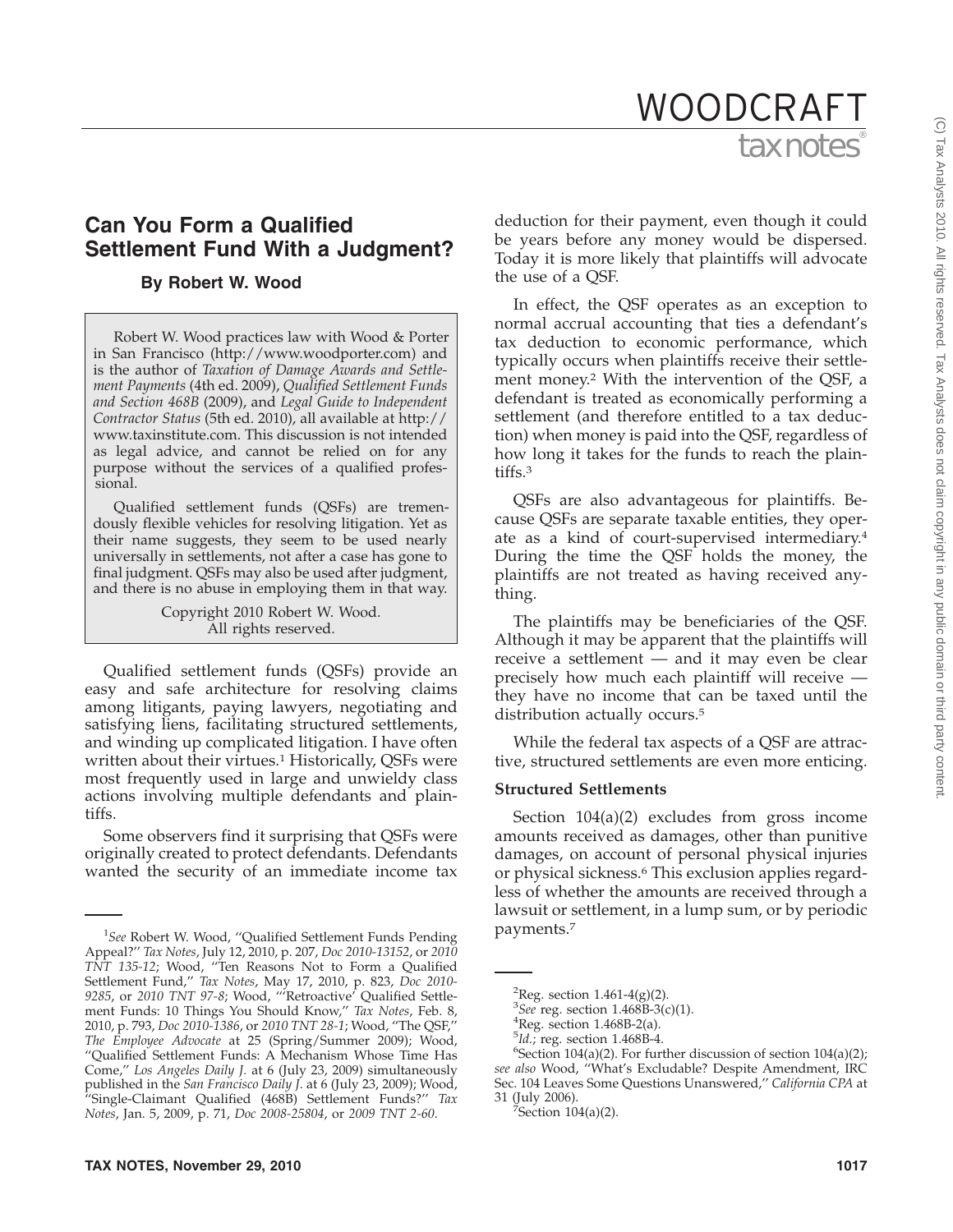Of course, claimants will be taxed on future earnings on amounts after they are received.<sup>8</sup> However, a structure of periodic payments enables the plaintiff to exclude from income not only the principal, but also the earnings represented by the stream of payments. Moreover, there are many other nontax advantages. Periodic payments can prevent a claimant from squandering a settlement or being preyed on by others, and can help ensure that funds are available for medical and family needs.

Typically a structured settlement is created because the defendant does not want a long-term payment commitment and the plaintiff does not want to rely on the defendant's creditworthiness. Accordingly, the defendant will pay a third-party assignee to assume its liability and make periodic payments to an injured plaintiff. The amount the assignee receives in this ''qualified assignment'' will not be taxable as gross income to the assignee, except to the extent the amount exceeds the aggregate cost of the ''qualified funding asset.''9

Thus, the assignee may be taxed on the fee it charges to make periodic payments to the claimant, but not on the amounts it receives that are applied toward making the periodic payments.10 If the defendant is out of the picture, as it will be if a QSF has been formed, qualified assignments may be made to a third-party assignee from a QSF.11 The trustee or administrator will be responsible for setting up the periodic payment arrangement, including making a qualified assignment to a thirdparty assignee to make the periodic payments.12

### **Attorney Fees and Structured Fee Arrangements**

Attorney fees will usually come out of the gross funds transferred to a QSF. Attorneys representing plaintiffs who will be paid through a QSF can therefore also be thought of as QSF beneficiaries. In the same way that QSFs channel periodic payments to claimants, they facilitate structured fee arrange-

Section  $130(a)$ .

ments for attorneys. In fact, an attorney may receive structured payments from a QSF even if the claimants are not receiving structured payments.13

However, some life insurance companies will only structure legal fees if the client is also structuring payments.14 Thus, if a QSF will arrange the structured payment of fees for attorneys whose clients are not also receiving structured payments, the trustee, administrator, and attorney should seek a life insurance company willing to provide an annuity solely for the attorneys.

#### **Settlement vs. Judgment**

The three requirements for a QSF are straightforward. A QSF:

- must be established by an order of (or be approved by) the United States, any state (including the District of Columbia), any territory, any possession, any political subdivision, or any agency or instrumentality of the foregoing (including courts), $15$  and must be subject to the continuing jurisdiction of that governmental authority16;
- must be established to resolve or satisfy one or more claims from an event that has occurred and that has given rise to a claim of liability $17$ ; and
- must be a trust under state law, or its assets must be otherwise segregated from the transferor's (or related person's) other assets.18

The majority of QSFs are formed to facilitate settlement payments. In fact, many in the structured settlement industry seem to regard QSFs as only applicable to resolve claims in a settlement, and not cases that have reached a final judgment. But this is simply untrue. The IRS has approved QSFs that were funded after all appeals were resolved or dismissed and the judgment became final.19 What then accounts for the concerns of the structured settlement industry? Some of the concern may simply be with semantics. A qualified settlement fund surely concerns settlements, not judgments. Even the predecessor entity to QSFs, the designated settlement fund, was all about settle-

 ${}^8$ Comment letter by Fred Goldberg, Kenneth Gideon, and  ${}^8$ Comments.<br>v Brewster, Doc 2003-15800, 2003 TNT 128-24. Jody Brewster, *Doc 2003-15800, 2003 TNT 128-24*. <sup>9</sup>

<sup>&</sup>lt;sup>10</sup>However, if an assignee received a nonqualified assignment to make periodic payments, the assignee would be subject to tax on the amount from which it later makes the periodic payments. It is conceivable that a QSF could be used to facilitate a nonqualified assignment. *See also* Daniel W. Hindert, Joseph J. Dehner, and Patrick J. Hindert, *Structured Settlements and Periodic Payment Judgments*, section 3.06A (2006); Wood, ''Nonqualified Settlement Ruling Spurs Damage Structures,'' *Tax Notes*,

July 14, 2008, p. 141, *Doc 2008-14609*, or *2008 TNT 136-30*. 11Rev. Proc. 93-34, 1993-2 C.B. 470, section 3, *Doc 93-8638, 93*

*TNT 167-9.*<br><sup>12</sup>Section 130. For further discussion of those qualified assignments, and also of non-qualified assignments, see Wood, *Qualified Settlement Funds and Section 468B*, para. 7.6 (2009).

<sup>13</sup>Wood, ''Ten Things CPAs Need to Know About Structured Legal Fees," *Tax Adviser* at 435 (July 2008).<br><sup>14</sup>*Id.* <sup>15</sup>Reg. section 1.468B-1(c)(1).<br><sup>15</sup>*Id.* <sup>17</sup>Reg. section 1.468B-1(c)(2). Notably, the claims may be <sup>17</sup>Reg.

contested or uncontested, and they may have already been made or may be possible in the future. This requirement has given rise to some controversy regarding whether a single claimant is sufficient for establishing a QSF.

<sup>&</sup>lt;sup>18</sup>Reg. section 1.468B-1(c)(3). <sup>18</sup>See LTR 200748010, *Doc 2007-26376*, *2007 TNT 232-12*.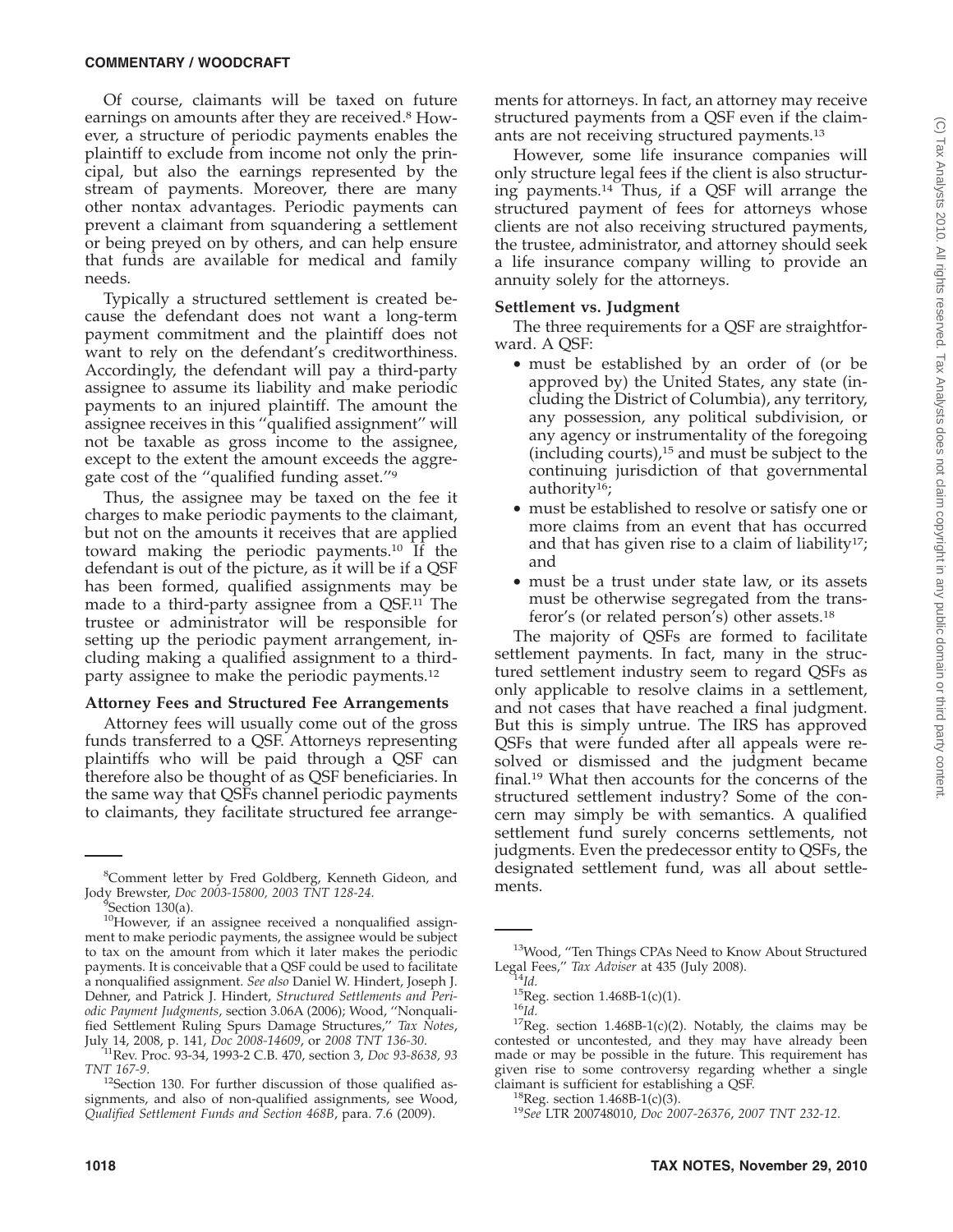There is also familiarity. Perhaps plagued by the myopic focus over the single-claimant issue,<sup>20</sup> some in the structured settlement industry seem to fear the QSF like a subterranean mine. Avoiding danger, they surely assume, simply makes sense.

We often think of a settlement and a judgment as fundamentally different. In the case of a settlement, there has been no event triggering a right to income until the settlement agreement releasing legal claims has been fully executed. That is the time at which we traditionally think of income as arising.

In contrast, it is still possible to make changes at any time before the execution of the settlement agreement. In the case of a judgment, it is assumed that all events necessary to fix the plaintiff's right to the income have already occurred. That is, the court has ordered the defendant to pay the plaintiff as specified in the judgment. We may also be tempted to assume that the tax treatment of a judgment that irrevocably calls for payment is somehow fixed in stone, at least after the opportunity for appeal has expired. There are several reasons I believe this reasoning is fundamentally flawed.

The structured settlement industry is often concerned with the notion of constructive receipt, which in general is rarely a good thing, and in the context of structured settlements is a very bad thing. If a claimant has constructive receipt of a lump sum and pursues a structure calling for payments over 30 years, the claimant could have far more taxes to pay than cash.

It can be confusing to ascertain exactly when a claimant has constructive receipt. First, the constructive receipt doctrine is unnecessary in the case of an accrual basis taxpayer. Under the accrual method, a claimant has income when the right to an item has matured, even though actual receipt of cash may come much later.<sup>21</sup> It is the sending of the invoice, in effect, that triggers the income.

Cash basis taxpayers, conversely, do not have income until they receive cash. Constructive receipt operates as a necessary exception to this rule. The constructive receipt doctrine reduces the opportunity for manipulation that can occur when one party is ready to pay but the intended recipient requests payment at a later date. How do settlements and judgments stack up to constructive receipt concepts?

In the case of a settlement, there can be no right to income until the settlement agreement is signed. The settlement agreement is the document that

embodies the release of the legal rights, which triggers the eventual payment. Thus, no one is concerned that a settlement agreement calling for payment into a QSF rather than to a plaintiff would give rise to constructive receipt by the plaintiff.

What about a judgment? Here it seems less clear, at least at first glance. The judgment indicates the obligation of the defendant to pay the plaintiff. In that sense, it appears that there is no legal impediment to payment, which the plaintiff has the right to demand. However, obtaining a judgment should not automatically trigger constructive receipt. In fact, a judgment is often not as final as it may seem. There may be mechanical steps a plaintiff must complete even to secure payment under a judgment.

For example, the plaintiff may be required to complete (and to file with the court) a satisfaction of judgment form. There are some tax cases in which a plaintiff has collected money from the defendant but refused to sign the forms.<sup>22</sup> Moreover, statutory interest provisions may lead to conflicting computations and economic disputes. There is also the possibility of rehearings, appeals, or both. Even after a judgment, it is common for cases to be "settled" in order to resolve all remaining matters.

More fundamentally, there is no reason to think that the constructive receipt doctrine should always (or even sometimes) be applied in normal judgment creditor situations. Keep in mind that a judgment is not much different from any other debt obligation, and is rarely, if ever, equivalent to cash. In fact, the defendant may be a deadbeat, or may do everything possible to avoid making the payment. Constructive receipt hardly seems appropriate for amounts the plaintiff may not ever actually receive.23

Perhaps for this reason, I am not aware of any case in which the courts have held that a plaintiff has constructive receipt merely on receipt of a judgment. The judgment may be a court order imparting the legal right to a payment, but it is not payment. A plaintiff has constructive receipt only when the defendant actually delivers payment or deposits the judgment amount into an account, and the plaintiff can receive or access that amount without compromising its rights.

In *United States v. Steck*, <sup>24</sup> individual plaintiffs obtained a judgment in 1956 for a condemnation award of \$30,988.33, plus 6 percent interest. The

<sup>&</sup>lt;sup>20</sup>"Single-Claimant Qualified (468B) Settlement Funds?" *Tax* Notes, Jan. 5, 2009, p. 71, *Doc* 2009-25804, 2009 *TNT* 2-60.

*Notes*, Jan. 5, 2009, p. 71, *Doc 2009-25804, 2009 TNT 2-60*. <sup>21</sup>*See, e.g*., *Snyder Air Products Inc. v. Commissioner*, 71 T.C. 709 (1979).

<sup>22</sup>*See Redfield v. Insurance Company of North America*, 833 F.2d

<sup>&</sup>lt;sup>23</sup> See Rhombar Co. v. Commissioner, 47 T.C. 75 (1966), aff'd on *other issue*, 386 F.2d 510 (2d Cir. 1967) (holding that no constructive receipt occurred when payer was financially unable to pay).<br><sup>24</sup>295 F.2d 682 (10th Cir. 1961).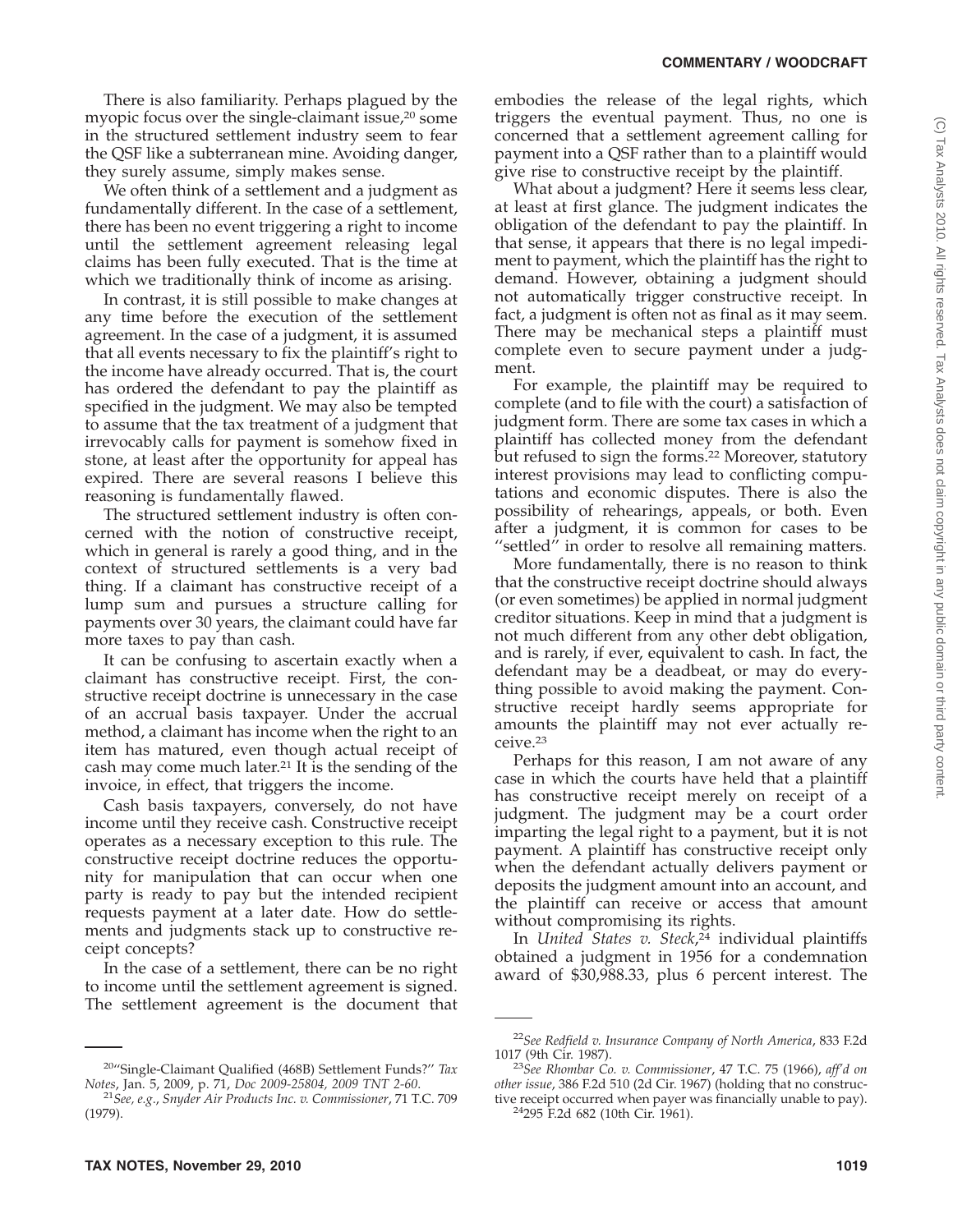Kansas Supreme Court affirmed the judgment in the same year. The defendant promptly deposited the principal, but not the interest, with the clerk of the court. The plaintiffs did not withdraw the principal amount, but sued the defendant for the unpaid interest. The Kansas Supreme Court sided with the plaintiffs. In 1958, two years after the original judgment and deposit, the defendant paid the interest to the clerk of the court. The clerk promptly disbursed the entire amount to the plaintiffs.

The tax question was whether the doctrine of constructive receipt required the inclusion of the principal amount of the award on the plaintiffs' 1956 returns, the year in which the defendant paid that amount to the clerk. The court affirmed the trial court's holding that the constructive receipt doctrine did not apply. The court found that under Kansas law, the taxpayer would have forfeited its claim to interest had the principal been subject to withdrawal.

The clerk was prohibited from releasing the judgment until the full amount was paid into the court. Significantly, the court did not hold, and the government did not appear to argue, that the plaintiffs had constructive receipt merely by receiving the judgment award. This was the case even though the judgment was affirmed by the Kansas Supreme Court and the defendant had actually paid most of the judgment to an account for the plaintiffs' exclusive benefit. Instead, the court's analysis focused on the plaintiffs' access to the funds after they were paid*.*

The Tax Court applied a similar analysis in *Aldridge v. Commissioner*, <sup>25</sup> holding that plaintiffs in another condemnation proceeding constructively received the proceeds in the year the money was deposited with the court. In contrast to *Steck,* the plaintiffs had the right to withdraw the funds at any time. Moreover, they would not have waived any rights under state law had they chosen to do so. Constructive receipt was appropriate because the money on deposit was there for the taking.

The rationale of *Steck* and *Aldridge* appears to be that a plaintiff has no constructive receipt immediately following a judgment award. A claimant has income for tax purposes only after the defendant actually pays the amount outright or to an account to which the plaintiff has unrestricted access. From these principles, it follows that no constructive receipt should occur if the defendant satisfies a judgment by paying into a QSF.

There is also the question whether a court order would bolster the case for the finality of a judgment.

It may seem that the court order trumps everything else. That is, even if there was a moment when the plaintiffs could have received the cash themselves, the facts played out otherwise. At the very least, it seems reasonable to assume that this fact pattern by itself raises no constructive receipt concerns, and that we would have to know if the defendant was actually trying to pay the plaintiffs and the plaintiffs were refusing to accept the funds, preferring instead that they be deposited into a QSF.

Finally, there is nothing in section 468B to prevent a valid QSF even when the plaintiffs have a current right to receive the funds. All the code requires is a claim or controversy — something that can be resolved or satisfied through the QSF. The language of the statute makes it plain that the purpose of the QSF may be entirely payment oriented.

The dispute may have long since been resolved, either by a judgment or a settlement, even though the payment has not yet occurred. Seen in this light, there is little difference between a QSF formed to effect payment under a judgment and a QSF formed to effect payment under a settlement.

In either case, there is little question about the timing of the payment or the amount, although there may be disputes among multiple claimants regarding who will get what. The income-triggering event, however, is no further along in either case.

## **Importance of Court Order**

As a practical matter, most QSFs will be created as court-approved trusts, that is, the QSF will be ordered into existence by a court. This certainly is true before the court approves a settlement. It is equally true afterward.

Similarly, a judgment ordering a defendant to pay 1,000 plaintiffs does not mean there are no claims to resolve or satisfy. Nor does it mean the money will certainly be paid, or indicate when it will be paid (or even how). The defendant still must pay the money or otherwise satisfy the claims. The plaintiffs must still sort out any issues among themselves, such as determining if they will insist on all cash, structured settlements, and so forth.

### **Conclusion**

Based on the principles discussed above and past ruling practices, it seems unlikely that the IRS  $^{25}$ 51 T.C. 475 (1968).  $\bullet$  would disapprove of a QSF formed following the